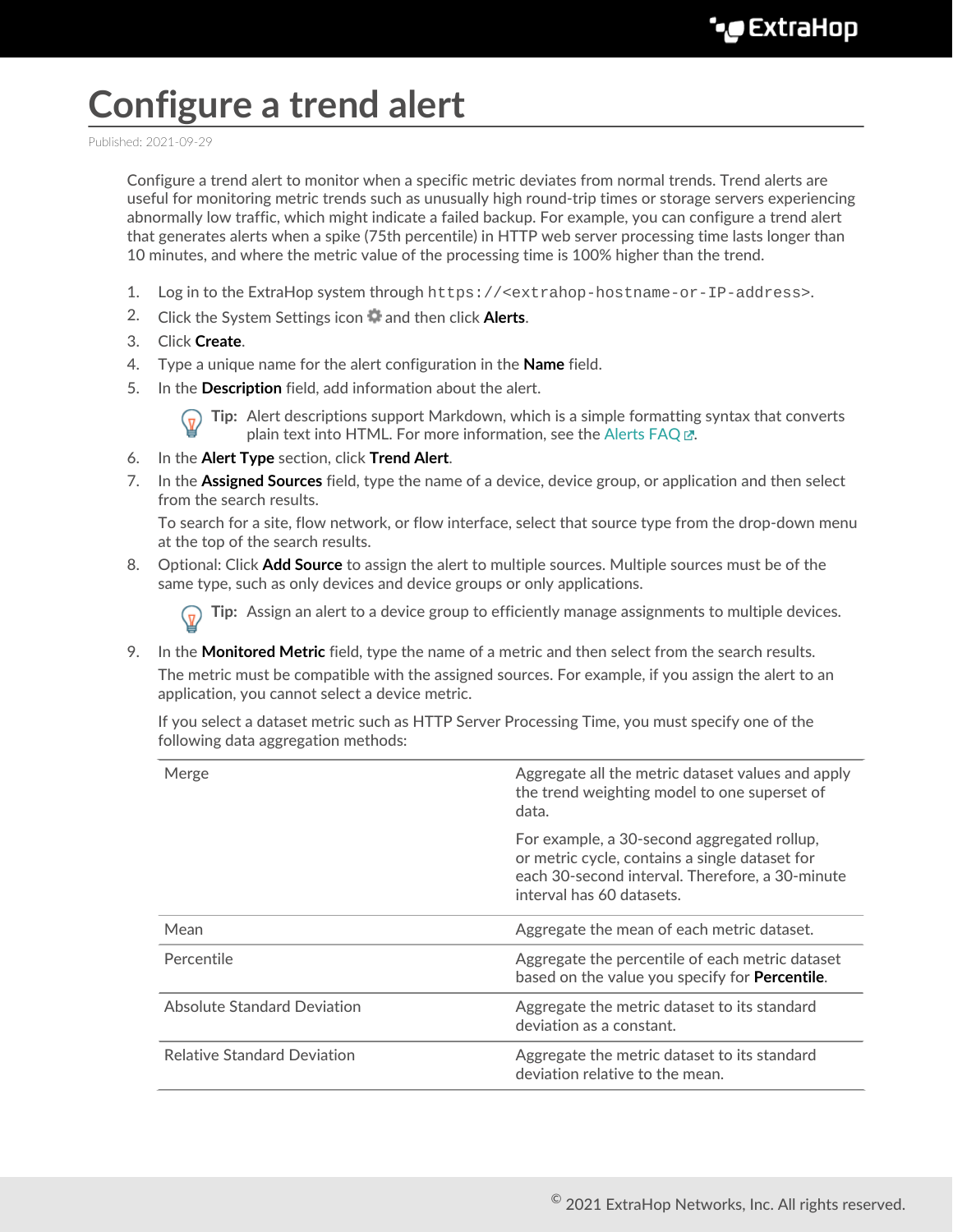10. Optional: To monitor the value of a metric divided by a secondary metric, click **Ratio** and then select a secondary metric.

For example, divide HTTP response errors by HTTP responses to monitor trends in the percentage of HTTP errors.

| <b>Monitored Metric</b>        |                |
|--------------------------------|----------------|
| <b>HTTP Server - Errors</b>    |                |
|                                | divided by     |
| <b>HTTP Server - Responses</b> |                |
|                                | <b>Z</b> Ratio |
|                                |                |

- 11. In the Trend Definition section, specify how the trend is calculated:
	- a) From the Trend Weighting Model drop-down list, select a model. The weighting model aggregates historical metric values to calculate a trend.

| Mean                               | Calculate a trend by averaging all metric values,<br>weighted equally.                                                 |  |
|------------------------------------|------------------------------------------------------------------------------------------------------------------------|--|
| Minimum Value                      | Calculate a trend from the lowest value metrics.                                                                       |  |
| <b>Median Value</b>                | Calculate a trend from the median historical<br>metric values.                                                         |  |
| Maximum Value                      | Calculate a trend from the highest value<br>metrics.                                                                   |  |
| Percentile                         | Calculate a trend from the percentile of each<br>metric based on the value you specify for<br><b>Percentile Value.</b> |  |
| <b>Absolute Standard Deviation</b> | Calculate a trend by comparing the standard<br>deviation as a constant value to the current<br>trend.                  |  |
|                                    | From the Deviation Type drop-down list, select<br>a type:                                                              |  |
|                                    | Sample-based<br>Population-based                                                                                       |  |
| <b>Relative Standard Deviation</b> | Calculate a trend by comparing the standard<br>deviation as a value relative to the mean of the<br>current trend.      |  |
|                                    | From the Deviation Type drop-down list, select<br>a type:                                                              |  |
|                                    | Sample-based<br>Population-based                                                                                       |  |
| <b>Linear Regression</b>           | Calculate a linear trend based on previous<br>metric values.                                                           |  |
| 2nd Degree Polynomial Regression   | Calculate a quadratic trend by projecting a<br>curve with the following equation: $y = ax^2 + bx$<br>$+C$              |  |
| <b>Single Exponential Mean</b>     | Calculates a trend by averaging weight-based<br>metric values.                                                         |  |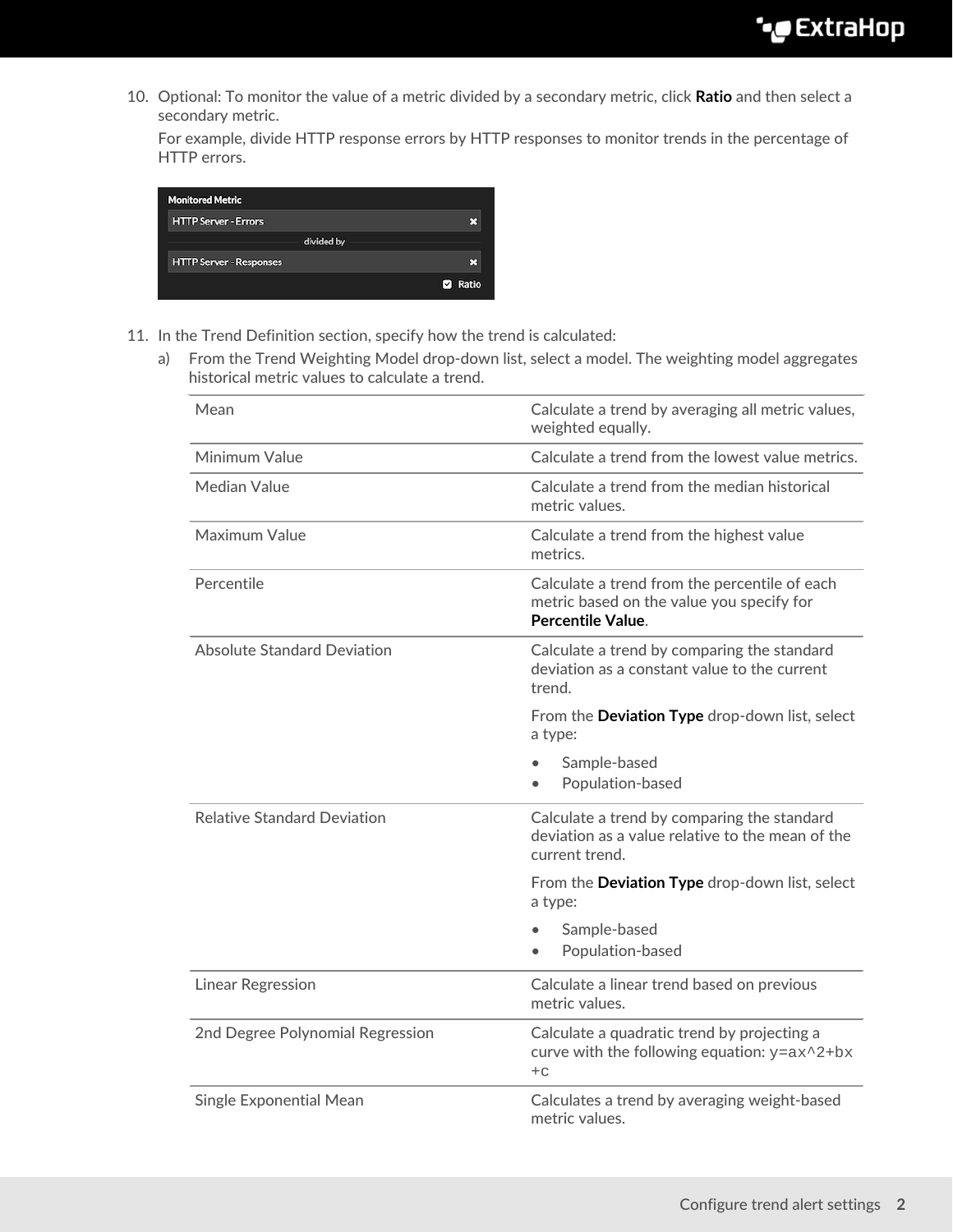## ExtraHop ہے-

|                         | In the Recent Value Weight Calculation field,<br>specify a large number to give more weight<br>to the most recent metric values or specify a<br>small number to give more weight to the oldest<br>metric values. |
|-------------------------|------------------------------------------------------------------------------------------------------------------------------------------------------------------------------------------------------------------|
| Double Exponential Mean | Calculates a trend by averaging weight-based<br>metric values.                                                                                                                                                   |
|                         | In the Recent Value Weight Calculation field,<br>specify a large number to give more weight<br>to the most recent metric values or specify a<br>small number to give more weight to the oldest<br>metric values. |
|                         | Note that double exponential mean calculations<br>are more accurate for predicting the trend<br>trajectory.                                                                                                      |
| <b>Static Value</b>     | Calculate a trend based on a static metric value<br>compared to a metric calculation.                                                                                                                            |
|                         | Specify a static value and select a metric<br>calculation:                                                                                                                                                       |
|                         | Rate per hour<br>Rate per minute<br>Count                                                                                                                                                                        |
|                         | This model is useful to plot constant lines for<br>SLAs.                                                                                                                                                         |
| Trimean                 | Calculate a trend based on the weighted<br>average of the 25th, 50th, and 75th percentile<br>metric values.                                                                                                      |
| <b>Time Delta</b>       | Calculate a trend by comparing current metric<br>values to historical data.                                                                                                                                      |
| <b>Winsorized Mean</b>  | Calculate a trend by retrieving metric values<br>at specified low and high percentages and<br>replacing them with the lowest and highest<br>remaining values.                                                    |
|                         | For example, metric values above the 90th<br>percentile become the same value as the 90th,<br>and metric values below the 10th percentile<br>become the same value as the 10th.                                  |
|                         | From the <b>Winsorization</b> drop-down list, select<br>a percentage pair:<br>5/95th Percentile<br>10/90th Percentile<br>25/75th Percentile<br>$\bullet$                                                         |

b) From the **Trend Window** drop-down list, select a calculation window.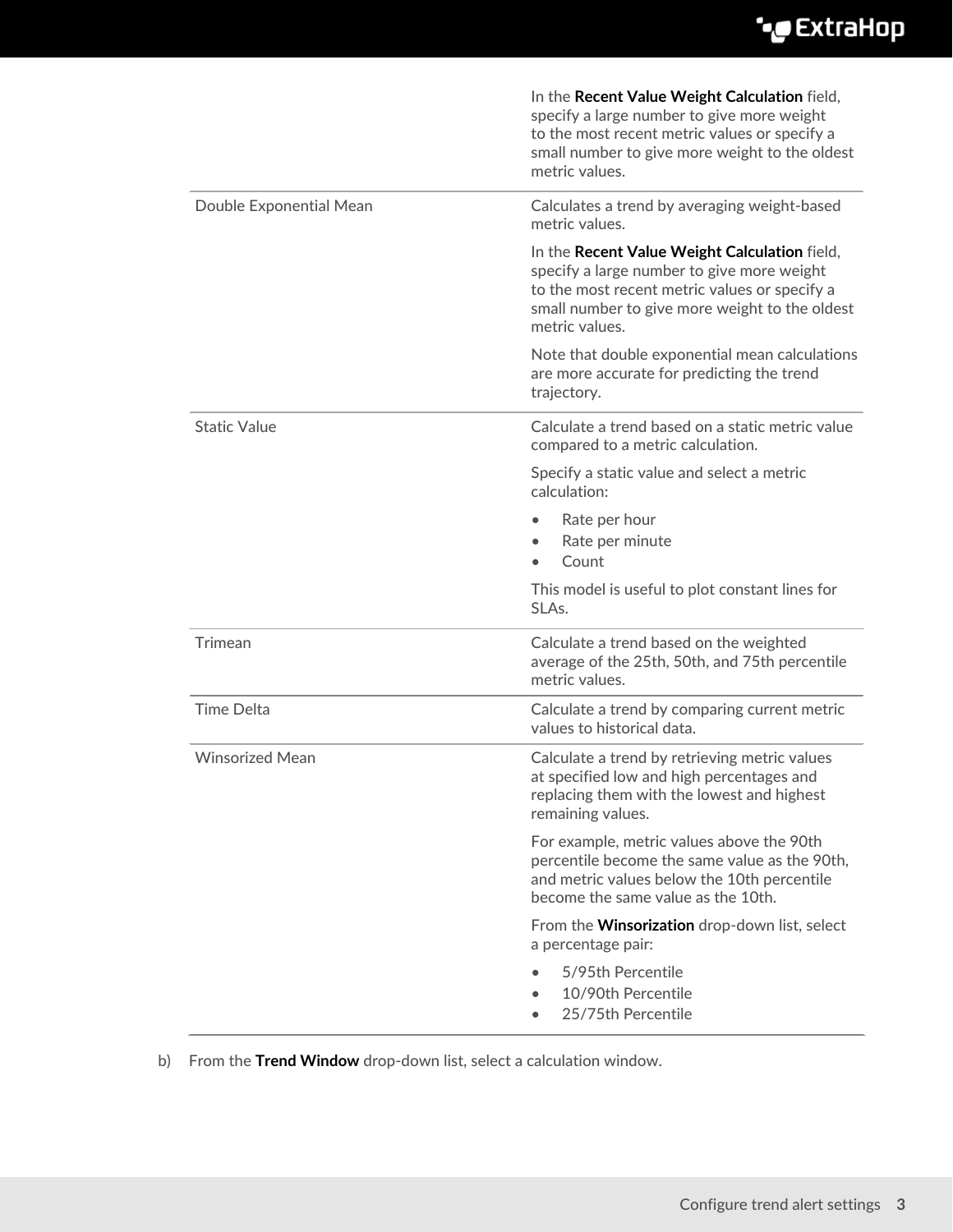| Same Hour of Week      | Calculate a trend by comparing metrics<br>gathered from the same 1-hour window each<br>week.                                     |
|------------------------|----------------------------------------------------------------------------------------------------------------------------------|
| Same Hour of Day       | Calculate a trend by comparing metrics<br>gathered from the same 1-hour window each<br>day.                                      |
| Minute Rolling Average | Calculate a trend by averaging metric values<br>gathered each minute within a specified<br>amount of time from the present time. |
| Hour Rolling Average   | Calculate a trend by averaging metric values<br>gathered each hour within a specified amount<br>of time from the present time.   |

- c) In the **Trend Lookback** field, specify the time window of historical data the ExtraHop system will review to calculate the trend. Valid lookback values are determined by the selected Trend Window.
	- Specify a value between 1-45 days if Same Hour of Day is selected.
	- Specify a value between 1-15 weeks if Same Hour of Week is selected.
	- Specify a value between 1-48 hours if Hour Rolling Average is selected.
	- Specify a value between 1-999 minutes if Minute Rolling Average is selected.
- 12. In the Alert Condition section, specify conditions for generating an alert.

|          | <b>Metric Calculation</b> | <b>Time Interval</b>                                                             |   |
|----------|---------------------------|----------------------------------------------------------------------------------|---|
|          |                           | Standard Deviation $\blacktriangledown$ during the last 60m $\blacktriangledown$ | × |
|          | 125                       | percent of trend $\blacktriangledown$                                            |   |
| Operator | Metric Value              | Measurement                                                                      |   |

- a) From the **Match All** drop-down list, select an option to generate an alert when all, any, or none of the alert conditions are met.
- b) Select a metric calculation to specify how to calculate the metric value within the time interval.

| Mean                      | Calculate the mean value of the metric.                                                                                          |
|---------------------------|----------------------------------------------------------------------------------------------------------------------------------|
| Median                    | Calculate the 50th percentile value of the<br>metric.                                                                            |
| 25th Percentile           | Calculate the 25th percentile value of the<br>metric.                                                                            |
| 75th Percentile           | Calculate the 75th percentile value of the<br>metric.                                                                            |
| <b>Standard Deviation</b> | Calculate the standard deviation compared<br>to the metric. The standard deviation is the<br>amount of variation from the trend. |
| Count                     | Specify the absolute total of the metric. No<br>measurement is required.                                                         |

c) Select the time interval over which the metric value is observed. You can select an interval from 30 seconds up to 30 minutes.